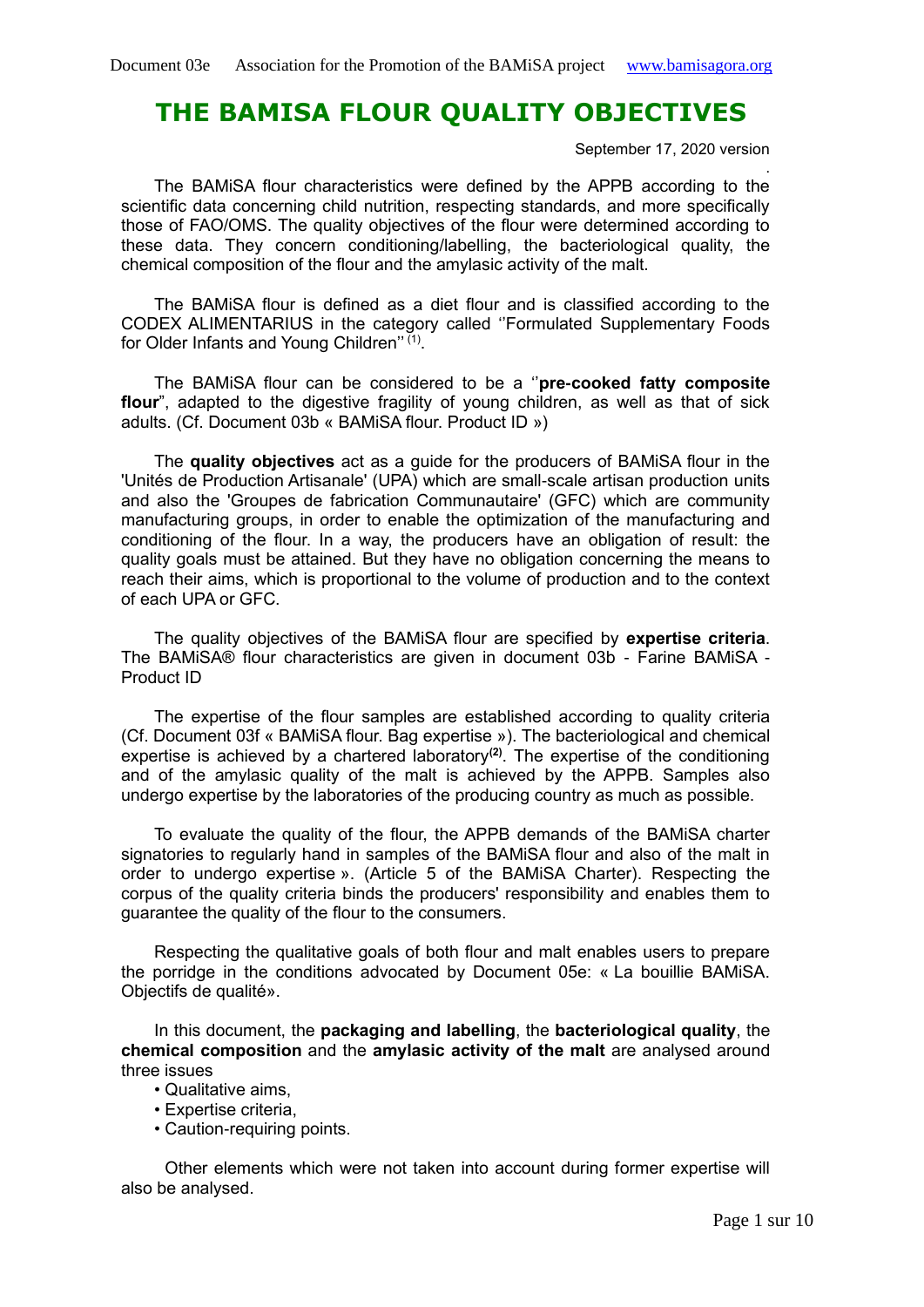Document 03e Association for the Promotion of the BAMiSA project [www.bamisagora.org](http://www.bamisagora.org/) A note on the salmonella exceptionally found in some of the samples will complete this document.

# **1. Packaging and labelling.**

**1.1** Quality objectives of conditioning and labelling meet the requirements of packaging resistance and consumer information.

The material used for the bags, (HDPE, High Density Poly-Ethylene) enables good conservation at low cost.

The labelling meets the requirements of the Codex Alimentarius, (STAN 146-1985) **(3)** . It mentions all of the information which enable the adequate preparation of the 'Bouillie Concentrée Liquéfiée', i.e. 'Liquified Concentrated Porridge'. The "1+2+3'' recipe, as is explained at the back of the box, has a nutritional role.

The hermetic weld prevents the flour to be contaminated by insects and enables it to keep all of its qualities (by staying totally dry and preventing rancidity of fatty ingredients on contact with air).

The purpose of the small sachet of malt which come along with the bag of flour is to liquefy thick porridge. This possibility of liquefaction of thick porridges is what characterizes BAMiSA flour packaging.

### **1.2** The packaging and labelling expertise meets 5 requirements :

• The use of standardized BAMiSA® bags.

• Hermetically sealed bags: they must be airtight.

• The weight of the flour alone, without the malt: it must be equal or slightly above 500 grams.

• The weight of the malt must be of 8 grams minimum, i.e. the sufficient quantity to ensure liquefaction of 8 porridges ( $\geq 1$  g of malt per 60 g of flour).

• The identification of the batch: the name of the producer, place and date of production must be written in ink.

Criteria of expertise of the conditioning and labelling

The packaging of the BAMiSA flour meets quality conformity if the 5 criteria are respected.

The document 03h "BAMiSA flour. Conditioning and labelling" gives the detailed information about conditioning.

**1.3** Caution-requiring points in order to reach the quality objectives concerning conditioning and labelling.

The use of BAMiSA® standardized bags present many good points for the conservation of the flour, estimated to last 6 months after the date of production written on the bag.

The quality of the sealing or welding depends on know-how but also on the condition of the bag-sealer.

Respecting the claimed weight of the flour (500g) and of the malt (≥8g) induces a strict regular checking of the scales.

The small sachet of malt is not to be omitted.

The place of production, the name of the UPA and the date of production are to be specified.

NB. A great part of the BAMiSA flour is distributed without going through the standardized bags. The flour that is produced within the community or at home is destined to be consumed in the next few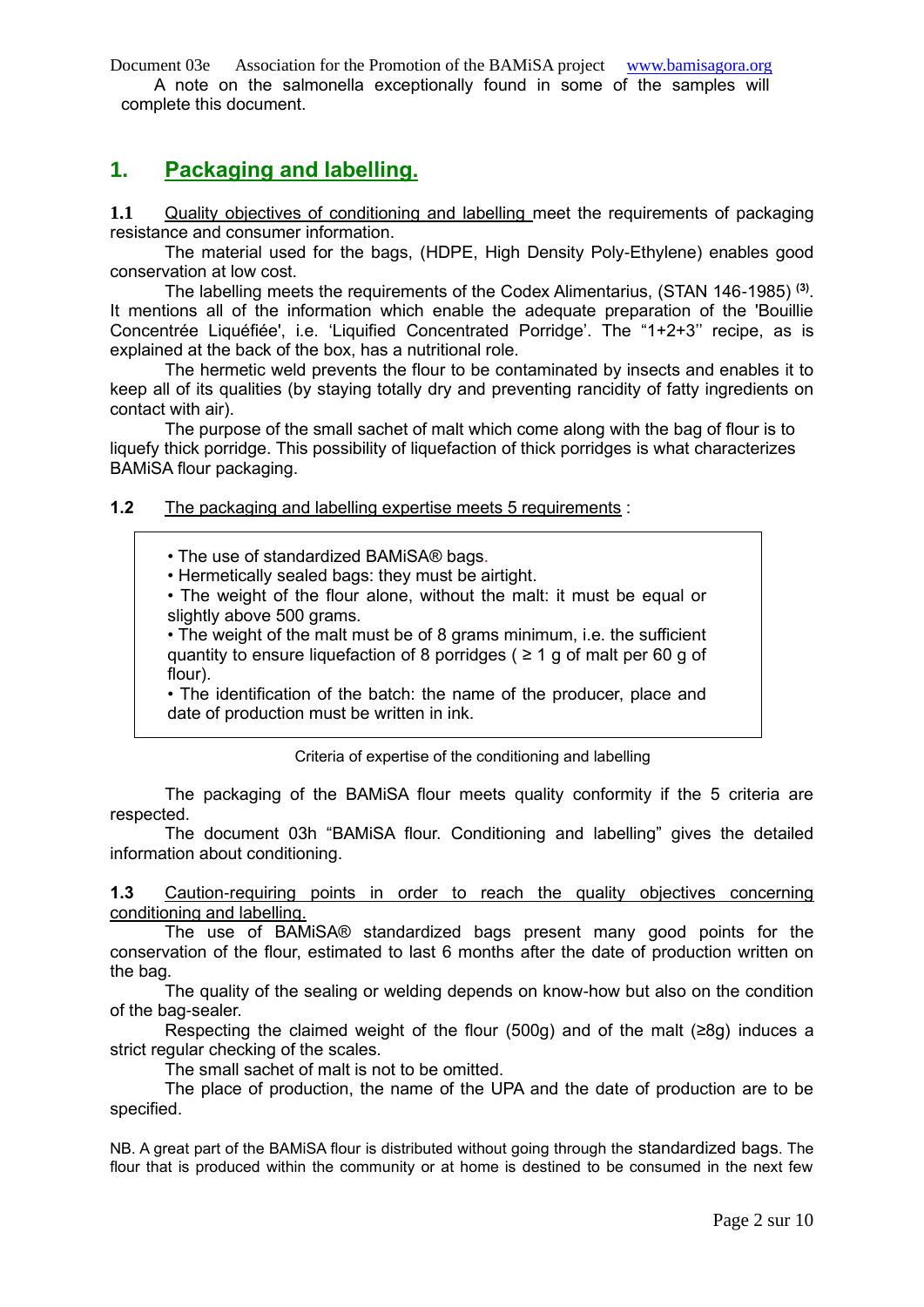Document 03e Association for the Promotion of the BAMiSA project [www.bamisagora.org](http://www.bamisagora.org/) days. It can be placed in more ordinary sachets or in containers that shut (small pails). The flour must always be accompanied by malt.

## **2. Bacteriology**

## **2.1** The objectives of bacteriological quality

The flours that need 'cooking' (which need heating before being consumed) are not exempt from germs. These flours are not sterilized. However, it is demanded from the producers of BAMiSA flour to respect the processes that enable to obtain the cleanest possible flour, i.e. containing the least possible germs and salmonellae at all.

The bacteriological quality objectives meet the ISO norms of the French legislation. They are as follows**:**

• The 30°C aerobic mesophilic bacteria represent the whole of the aerobic germs found in food. The objective set for BAMiSA flour is **not to exceed 200,000 germs per gram**. NB. The Codex specification sets their count at less than 100,000 germs per gram.

• The 37°C enterobacteriaceae include the Escherichiae bacteria family, among which are Escherichia Coli, Klebsielleae, Protéus, Yersiniae, Salmonellae. These are the foecal germs contained in animal and human digestive tracts. The objective set for BAMiSA flour is **not to exceed 10<sup>3</sup>germs per gram**.

NB. The enumeration of enterobacteriaceae replaces the enumeration of total coliform bacteria or foecal coliform bacteria in the Codex.

• Salmonellae are specific enterobacteriaceae. **No salmonellae** must be detected in the flour (See the note concerning salmonellae at the end of the document).

- 37°C coagulase-positive staphylococcus (Staphylococcus aureus) are germs that can be found on skin or inside the nose. The objective set for BAMiSA flour is **not to exceed 10 germs per gram**.

• 25°C molds, (fungal Flora) are taken into account for some of them secrete toxins (yeasts are not included because they do not have any pathogenic properties). The objective set for BAMiSA flour is **not to exceed 10<sup>3</sup>germs per gram**.

**2.2 The bacteriological expertise** of the flour is achieved according to a "bacteriological quality scale" proposed by the APPB. On the scale, the enumeration of each germ enables to situate the quality of the flour for each germ, between +3, "satisfactory" quality, and -3, case when the flour is regarded as ''contaminated'', failing.

The quality of the whole is determined by the germ the enumeration of which is the worst. The bacteriological quality of the flour is compliant when the enumeration expected for each germ is reached (+3, satisfactory) or if none is over three times the accepted value (+2, acceptable).

|                       | Bacteriological quality scale |                  |         |                     |             |              |                                            |  |
|-----------------------|-------------------------------|------------------|---------|---------------------|-------------|--------------|--------------------------------------------|--|
| Germs                 | Expected                      | From EV          |         | From EV             | From EV     | From EV      | Over                                       |  |
|                       | Values (EV))                  | to $EV \times 3$ |         | to $EV \times 10$   | to EV x 100 | to EV x 1000 | EV x 1000                                  |  |
| 30°C aerobic bacteria |                               | < 2000000/a      | 600 000 | 2 000 000           | 20 000 000  |              | 200 000 000                                |  |
| Enterobactériaceae *  |                               | < 1000 / g       | 3 0 0 0 | 10 000              | 100 000     |              | 1 000 000                                  |  |
| Staph. Coag +         |                               | < 10/a           | 30      | 100                 | 1 0 0 0     |              | 10 000                                     |  |
| Mold                  | < 1000 / g                    |                  | 3 0 0 0 | 10 000              | 100 000     |              | 1 000 000                                  |  |
| Salmonellae           | No detected/ 25 g<br>Detected |                  |         |                     |             |              |                                            |  |
|                       | $+3$                          | +2               |         | +1                  |             | -2           | -3                                         |  |
|                       | satisfactory                  | Acceptable       |         | <b>Insufficient</b> |             |              | unsatisfactory unsatisfactory contaminated |  |

Criteria of the bacteriological quality of the flour according to quality scale.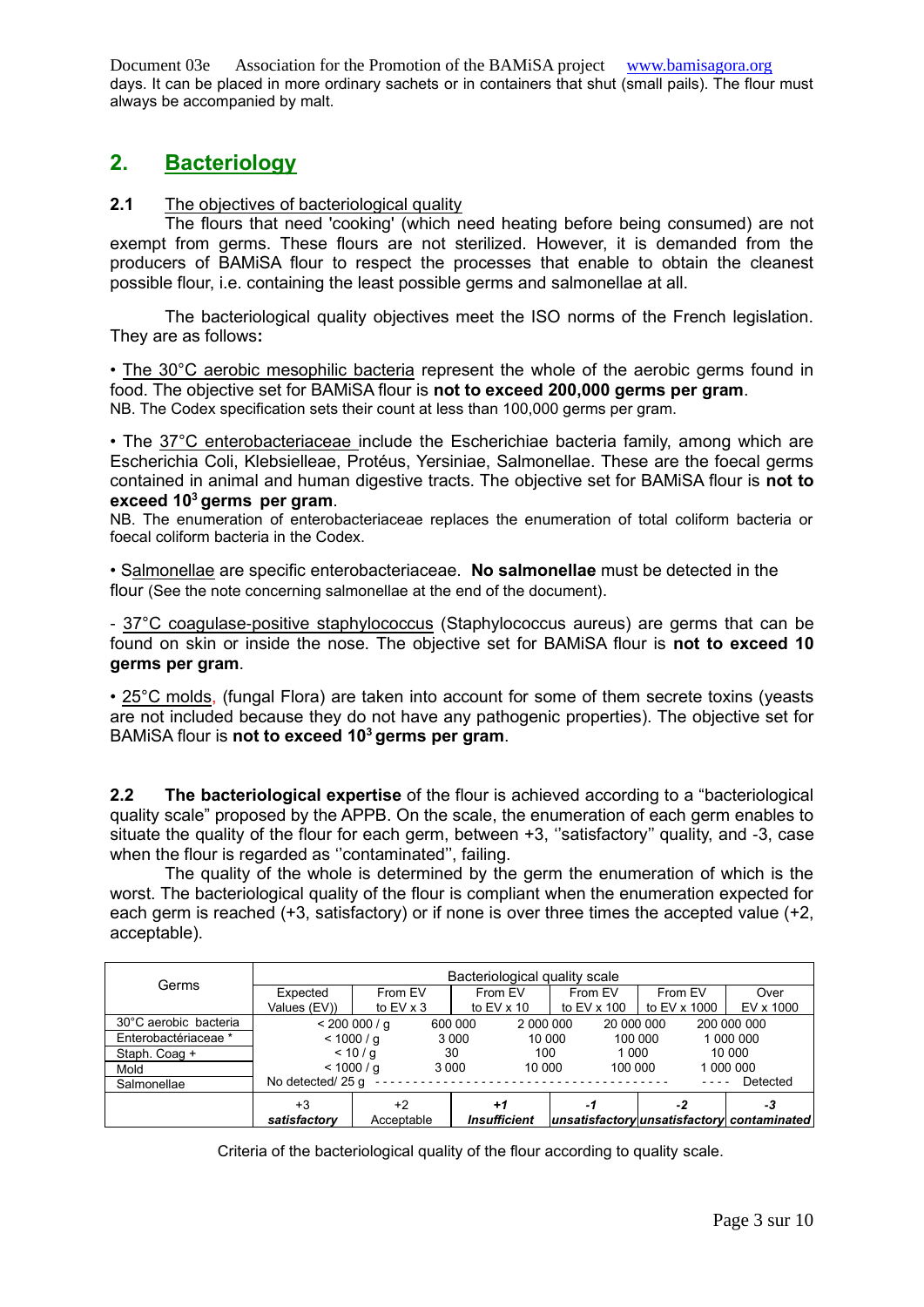NB If the expected values are exceeded, this does not prevent the consumption of the porridge, under the condition that its cooking be sufficient in order to decontaminate it. The porridge may be boiled again after its liquefaction. The boiling point temperature of liquefied porridge is superior to that of thick porridge, its "sterilization" is therefore easier.

NB The enumeration of sulfite-reducing anaerobes is not a criterion to be taken into account, as it concerns the surveillance of food of animal origin (flours with powdered milk additives).

#### **2.3 Caution-requiring points** in order to reach bacteriological quality goals

To optimize the bacteriological quality of the flour, it is necessary to respect the general requirements concerning the cleanliness and hygiene of premises and people. (See in Document 03c « BAMiSA flour. UPA production », paragraph C, page 9, which concerns this issue).

The grain which comes out of the grill, just roasted, has been sterilized by heat through the process. Consequently, bacteriae that are found by the bacteriological analysis result from contamination occurring while exiting the grill. The various process-steps that come after the roasting, up until the airtight bagging, must be particularly "clean" and achieved by well-trained people who are aware of hygiene essentials and without a waste of time.

If the number of some bacteriae is over the criteria limits, every-one at the UPA must search for contamination causes and remedy them in order to gain in bacteriological quality of the flour. The careful and frequent washing of hands is indispensable (the wearing of masks and gloves can be useful in the terminal phase). Equipment must be well-maintained, particularly that which is used after roasting: mill, sieves, bowls and basins... Wind and dust may be contaminating. The use of window screens on doors and windows may be necessary.

• An excess of Aerobic germs shows that there is a general deficiency in hygiene and a lack of cleanliness in the premises and equipment.

• An excess of enterobacteriaceae is proof of fecal contaminations, human or animal, most often due to animal droppings. The proximity of animals (insects, flies, rodents, lizards, poultry, birds, bats,…) must absolutely be avoided.

• An excess of Staphylococcus shows that contamination can have happened during manipulation by hand, especially if they are bruised and that the bruises might carry infection. The temporary eviction of the person during the "clean phases" is necessary. Wearing a mask may prevent contact between fingers and nose (the latter being perhaps a healthy carrier of the staphylococcus).

• An excess of mold gives the evidence that the ingredients have been contaminated after sterilization by roasting. Molds which develop inside an unclean mill (or in which is ground damp grain) are a frequent source of contamination. Regular cleaning of the mill is therefore an essential step.

In case any doubt arises concerning the cleanliness of the mill, it is recommended to cleanse it by flowing some grilled grain through it, thus entraining impurities, before grinding the BAMiSA mixture.

• The detection of salmonellae is evidence of the same causes as of the excess of enterobacteriaceae. (See note concerning salmonella at the end of document).

## **3. Chemistry**

**3.1 The quality objectives of the chemical components** of the BAMiSA flour take into account the requirements of the Codex Alimentarius **(1) (6)** and define a flour having a high level of protein with high chemistry index (in particular lysine-rich) and having high fat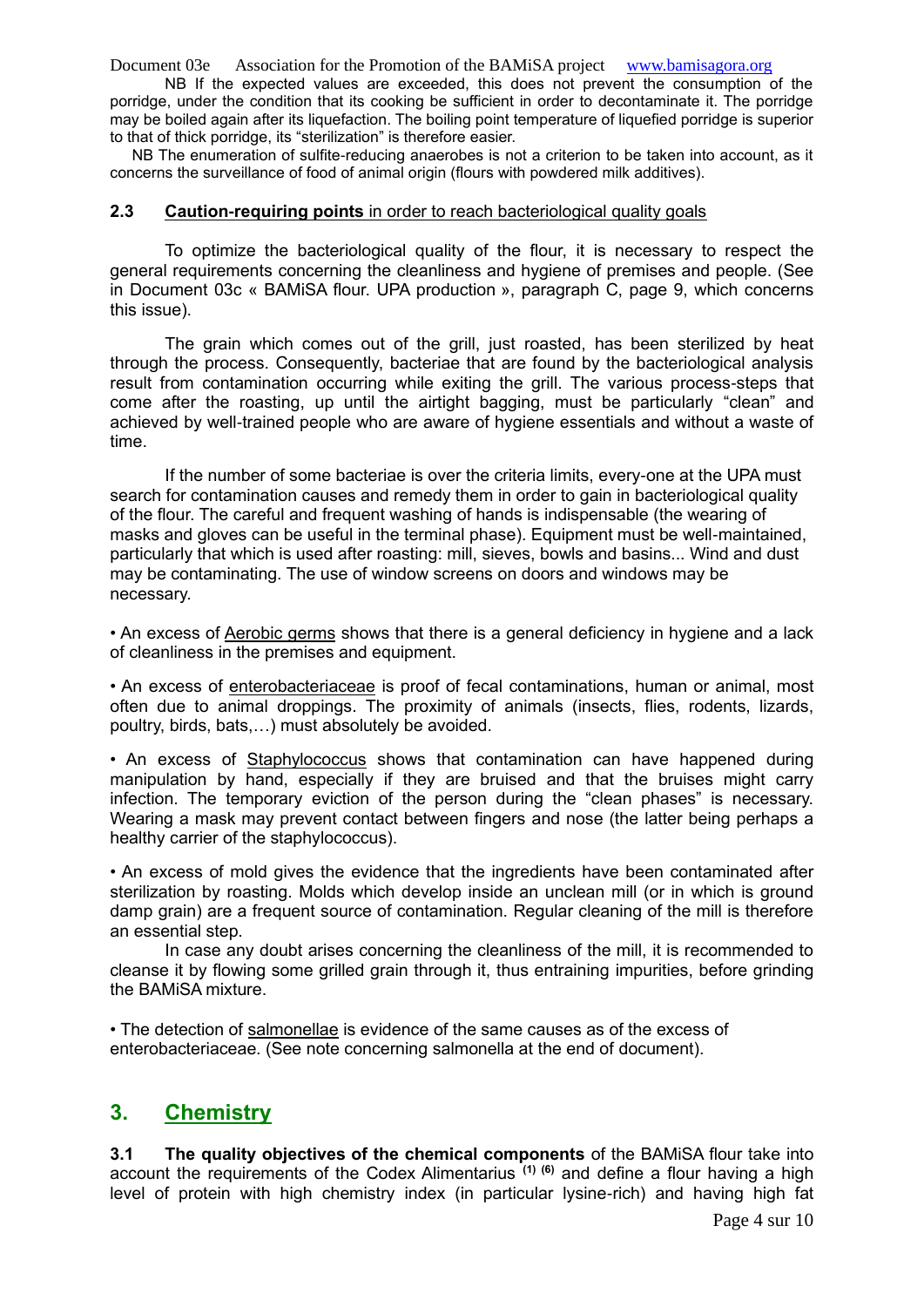Document 03e Association for the Promotion of the BAMiSA project [www.bamisagora.org](http://www.bamisagora.org/) content. With the association of a cereal with two fatty legumes, it is possible to obtain excellent chemical quality. The cereal and the two fatty legumes are chosen because of their nutritional value and their local availability.

**•** Among the local cereal, the **'pearl millet'** come as favorite because of their protein qualities, taste and also because of the starch contained, which enables the thickening of the porridge. If lacking millet, corn (maize) or sorghum may substitute for it.

**• Soy** presents exceptional nutritional qualities because of its high content of lipid and protein (lysin) and its good digestibility once roasted.

**• Peanut** also is also very rich in protein and lipid. It is also appreciated for its gustatory quality.

The ingredients for Bamisa flour are mixed, in weight or in volume, according to "621 proportions", « **6 / 2 / 1** »:

| Ingredients               | <b>Grilled pearl</b><br>millet (or<br>corn/maize) | <b>Grilled and</b><br>de-hulled<br>soybean | <b>Grilled and</b><br>shelled peanut | Sugar | lodized<br>salt       |
|---------------------------|---------------------------------------------------|--------------------------------------------|--------------------------------------|-------|-----------------------|
| Proportions<br>in weight  | $60 \%$                                           | 20%                                        | $10\%$                               | 9%    | $< 1\%$               |
| Proportions<br>in volumes |                                                   |                                            |                                      | 1/2   | According<br>to taste |

Proportions of the ingredients for BAMiSA flour in % of weight or in volumes.

NB. If lacking soy the latter is replaced by beans, then the flour obtained is 'light' (low-fat), lacks lysine, and generates digestive flatulence.

The association cereal + fatty legumes enables to obtain flour having the following characteristics :

• High protein content and a protein grading almost reaching 80, i.e. that of animal protein. Lysine, which is an amino acid, is very often deficient in traditional food and is here provided by soy. Methionine is provided by the cereal.

The high protein content of the BAMiSA flour meets the CODEX requirements : « The content in protein must be approximately 15 g per 100 g of the product, based on dry weight » **(1)**. This is why the protein value of the BAMiSA flour must be **15 g/100g minimum**.

#### • High lipid and unsaturated fat content,

The high content of fat and essential unsaturated fatty acid (Oméga 3 and 6) is obtained by associating two leguminous-oleaginous crops, which represent 30% of the ingredients. The fat thus provides 25% of the energy value of the flour.

The lipid value of the BAMiSA flour must be **11 g/100g minimum**.

#### • Moderate amount of carbohydrate,

Carbohydrates are present in the flour, mainly in the form of starch, added sucrose and fibers.

The cereal, millet of maize, is the main source of starch. The chosen cereal represents 60% of the ingredients. The sucrose is provided by the added sugar which amounts to 9% of the ingredients. Carbohydrate provide 60 % of the energy value of the flour

In order not to provide carbs to the detriment of lipid and protein, the carbohydrate value of the BAMiSA flour is limited to the **63 g ± 3 g/100g range**.

NB. If one wishes to obtain a sweeter taste, it is possible to add sugar or honey in the porridge when consuming it.

#### • A high energy value .

The energy value mainly results in the high lipid content and the low moisture content and ash.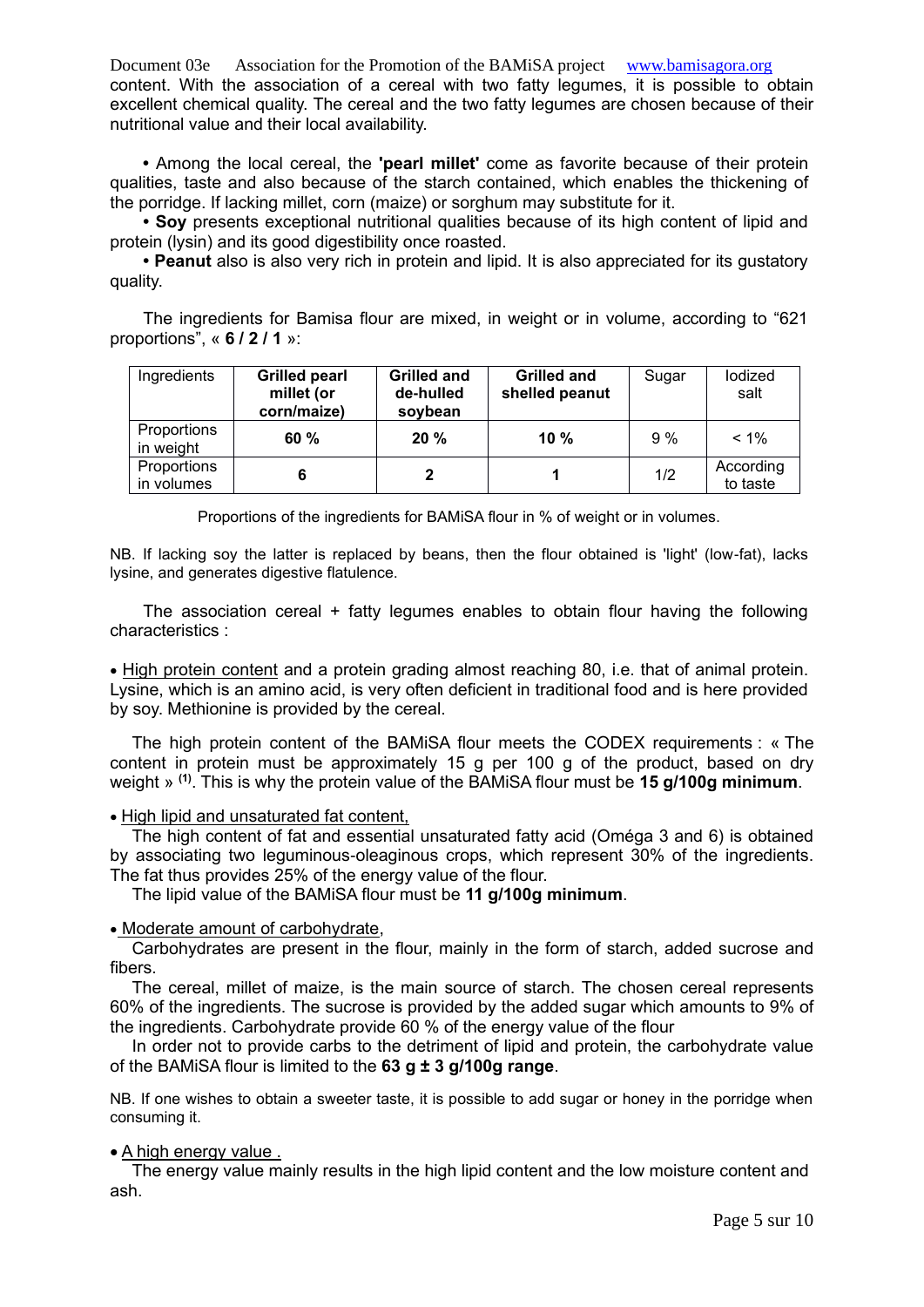Document 03e Association for the Promotion of the BAMiSA project [www.bamisagora.org](http://www.bamisagora.org/) The energy value of the BAMiSA flour must **425 kcal or 1775 Kilojoules/100g minimum**.

#### • Low mineral content.

Mineral substances, measured in the form of ash, come from the minerals naturally contained in the ingredients and the added iodized NaCl.

The mineral substances of the BAMiSA flour must be **3g/100g maximum.**

#### • A very low moisture content.

A low moisture content is particularly important to reach as it allows long conservation of the flour while limiting more specifically the development of molds.

Thanks to the roasting of the cereal and of the legumes and also to the airtight conditioning, the flour is two to three times dryer than ordinary grain or flour.

Each gram of moisture is to the detriment of one gram of lipid or protein, and therefore, to the detriment of the energy value.

The moisture content of the BAMiSA flour must be of **5g/100g maximum.**

**3.2 The chemical expertise** takes up these objectives to become criteria. Each criterion that is reached is worth one point.

| • Protein $\geq 15$ g,                                           | 1 point |
|------------------------------------------------------------------|---------|
| • Lipid $\geq$ 11 g,                                             | 1 point |
| • Carbohydrates $63 \pm 3$ g,                                    | 1 point |
| • Mineral substances $\leq$ 3 g                                  | 1 point |
| • Moisture $\leq$ 5 g                                            | 1 point |
| • Energy value $\geq$ 425 Kcal ou $\geq$ 1775 Kilojoules 1 point |         |
|                                                                  |         |

Criteria for the chemical quality of 100g of BAMiSA flour.

The sample is of very good quality when its total equals 6 points, good quality when  $=$ 5 points and of acceptable quality when = 4 points.

### **3.3** Caution-requiring points in order to reach the objectives of the chemical quality

#### Deficit or excess in Protein, Lipid and Carbohydrates

The first reason why a chemical quality criterion should not be respected could be due to a mistake in proportion when mixing the roasted ingredients. The ''**table of proportions**'' of Document 03c « the making of BAMiSA flour » restates this essential point.

The quality of the grain can also be questioned, either because they were harvested before full maturity (the protein and fatty contents are at best when they are harvested when mature), or because they are of a specific variety, like peanuts which can contain more or less lipid according to variety.

#### Excessive moisture

During the damp season, it may be difficult to obtain a moisture rate under 5g out of 100g, but reasons other than air dampness can be the cause:

Ingredients which have not been well-dried or which have been stocked in damp places or which were harvested before reaching full maturity may indeed contain a high degree of humidity, up to 15 g for 100 g. They are more difficult to dehydrate during drying or roasting processes.

Excess moisture may also be due to too quick or insufficient draining (or dripping) and/or drying and /or roasting processes.

The final sieving should be achieved during the time of the day which is the least damp and/or when exiting the mill when the flour is still warm.

The sugar should also be completely dry.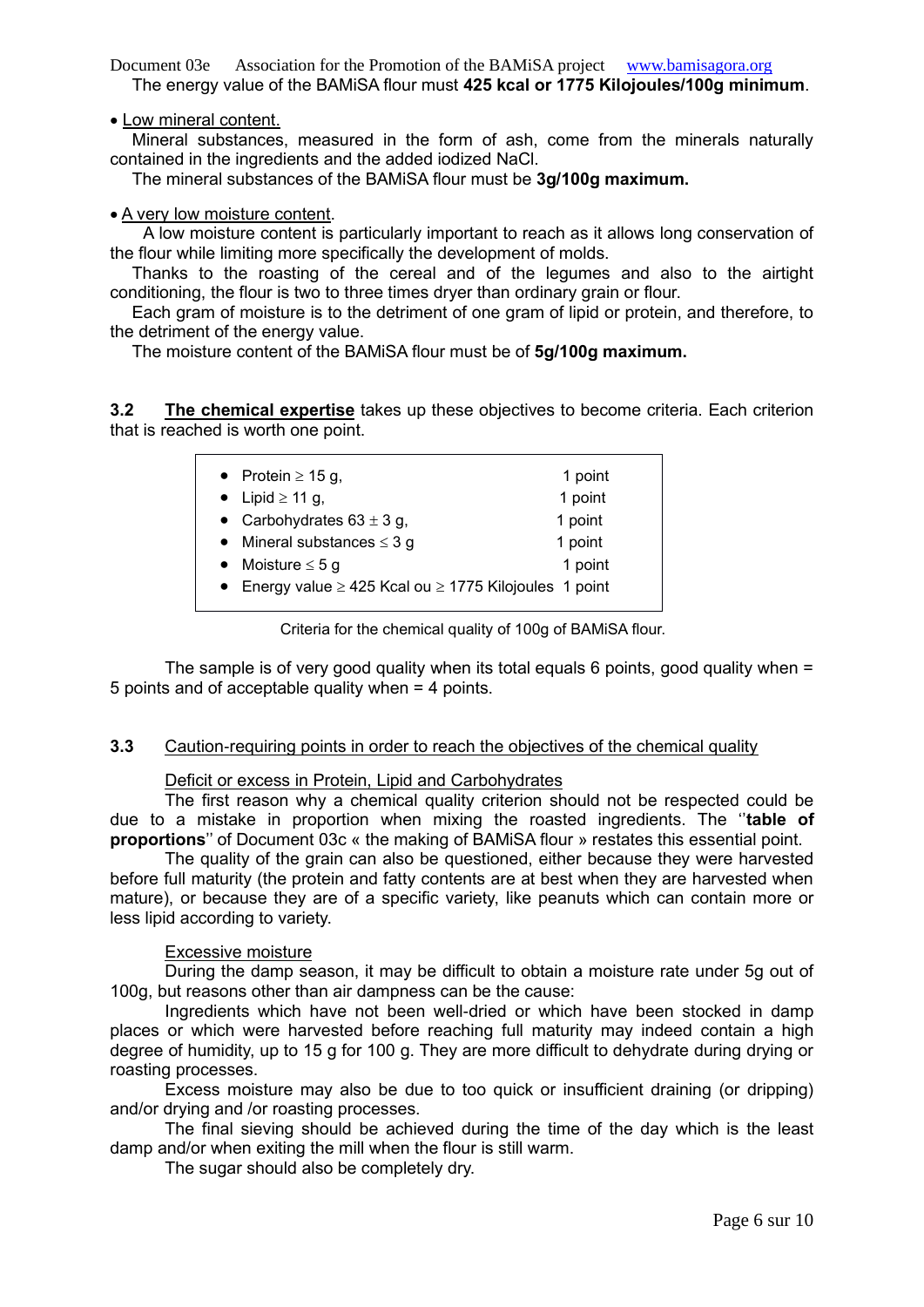The packaging in the sealed bags should be done rapidly after roasting in order to avoid the re-humidification of the flour.

### Excess of mineral matter (excess in ashes)

The insufficient elimination of the envelopes and insoluble fibers during the winnowing and the final sieving may be the cause of the excess in mineral substances (it may be the silicium, which can be found in the husk, bales, kernel skin, bran). The good condition of the sieves must be regularly checked.

Insufficient washing and sorting does not completely eliminate sand and small pebbles. When there are sandstorms, the grain must not be dried outside.

An excess in salt (NaCl) could also be the cause.

NB. Some batches of flour which would have been fortified with the adjunction of mineral supplements (calcium in particular) could be above criterion grade without being considered negative.

#### Insufficient energy value .

This value is the result of the whole set of criteria.

## **4. Malt**

**4.1** The amylasic quality of the malt is measured with the Flow Rate (FR) (liquid velocity) of two different porridges after the addition of the malt.

The "**liquefying capacity**" of malt is measured on a porridge prepared with the flour according to proportions: "one volume of flour for two volumes of water" ("1+2+3 recipe") Its ''**amylasic activity**'' is measured on a standardized Maïzena® porridge.

Document 04e: « Malt for porridge, quality objectives » and Document 05e: « BAMiSA porridge, quality objectives », develop this issue.

| The porridge<br>stays | FR.            | <b>Thickness</b><br>grade | Amylasic activity of the<br>malt is |
|-----------------------|----------------|---------------------------|-------------------------------------|
| <b>Very thick</b>     | Remains $< 5$  | 0                         | none                                |
| <b>Thick</b>          | is $\geq 5$    | 土                         | very weak                           |
|                       | but $\leq$ 29  |                           |                                     |
| <b>Doughy</b>         | is $\geq 30$   | ÷                         | weak                                |
|                       | but $\leq$ 59  |                           |                                     |
| The porridge          |                |                           |                                     |
| becomes               |                |                           |                                     |
| Creamy                | is $\geq 60$   | $++$                      | average                             |
|                       | but $\leq 119$ |                           |                                     |
| <b>Fluid</b>          | is $\geq$ 120  | $+ + +$                   | strong                              |
|                       | but $\leq 179$ |                           |                                     |
| Liquid                | but $\geq$ 180 | ++++                      | very strong                         |

**4.2** The expertise of the malt is achieved according to the following scale:

Evaluation scale of the amylasic quality of the malt

The malt must make the porridge creamy, fluid or liquid in order to make it quickly and easily edible for young children, without being diluted.

### **4.3 Caution-requiring points to reach quality objectives of the malt.**

Before putting the malt into the sealed bag, it is necessary to check that its liquefying capacity is sufficient by testing it on a porridge prepared according to proportions: 1 volume of flour + two volumes of water.

It is indeed useless to add malt which "doesn't work".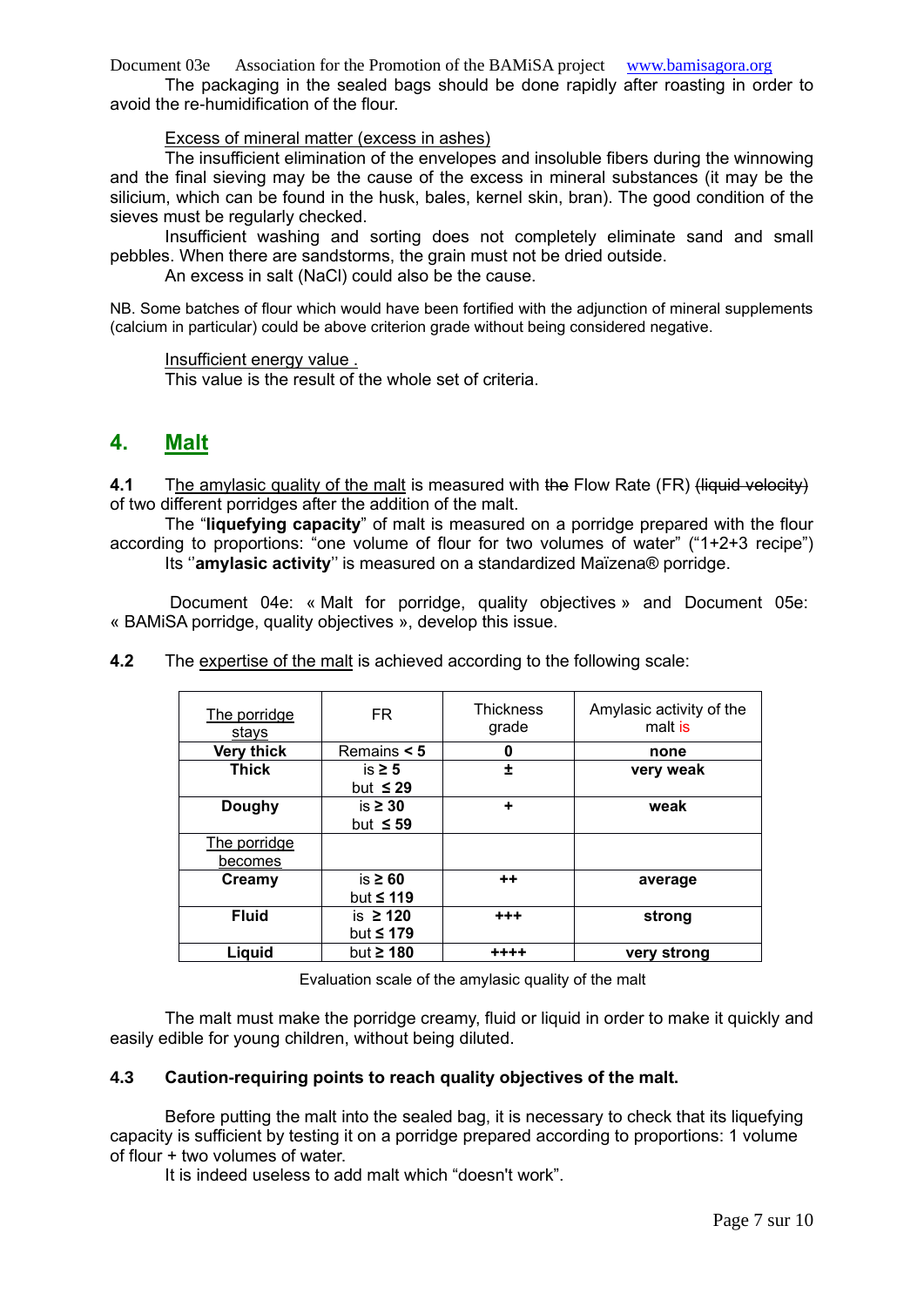## **5. Other elements examined during the expertise.**

• Smell and colour of the flour. Its colour can vary according to the ingredients contained and the degree of toasting. It is between ivory yellow and brown beige.

• Consistency of the porridge before the action of malt. Some cereal (corn) give very compact porridges which are difficult to liquefy with malt.

• Nature of the cereal used. It is preferable to indicate it by crossing out either "millet" or "corn", written on the bag (in order to respect the taste preferences of the consumer, some UPA produce both kinds of BAMiSA flour).

• Fineness of the grind. It determines the texture of the porridge. The finer the porridge is, the more appreciated it is. Hard cereal or corn cereal are harder to grind finely. Grinding mills generally enable finer grist than that obtained with hammermills.

• The origin of the malt. The origin of the germinated cereal that is used (sorghum, pearl millet, corn) is interesting to know so as to identify the best sources of local amylases.

• Sale price. Indication of price is also preferable for the sake of transparency.

• Organoleptic qualities of the concentrated liquefied porridge: taste, smell, colour, aspect, texture (fine, unrefined, granular).

These elements when observed are not submitted to criteria.

# **6. Elements which are not examined during expertise**

## • Fibre proportion .

Fibres are carbohydrates which are accounted for the determination of the total amount of sugar. The dehulling of the soy and peanuts, the winnowing of the grain and then the sieving of the flour eliminate a maximum amount of insoluble fibres. The rate of fibres is not measured but it is normally low.

#### • Dosage of micronutrients.

The BAMiSA flour is not a 'fortified flour'. However, each of the ingredients provides their own minerals and vitamins. The values of mineral content are established according to food composition charts.

For 100g of flour, the mineral values are calculated as such: Iron 10 mg, Zinc 6 mg, Copper 0,57 mg, Calcium 100 mg, Phosphorus 260 mg, Magnesium 110 mg.

For 100 Kcal, the mineral values are calculated as such: Iron 2,35 mg, Zinc 1,4 mg, Calcium 23,53 mg, Magnesium 25,88 mg,

Iodine is provided by iodized salt, the iodination validity of which should be checked before its incorporation (with rapid analysis test kits).

The cereals provide vitamins B. In order to compensate for the low rate in vitamin C, one is requested to add fresh fruit juice or tomato juice to the porridge. The deficiency in vitamin A may be compensated by adding red palm oil in the porridge.

The ''fortification'' of the flour is possible (cf. Document 03g BAMiSA flour Fortification). The adjunction of vitamins and minerals may also be done directly in the porridge. (Cf. Document 05g La bouillie BAMiSA Fortification).

Remark : The BAMiSA flour is destined to be consumed in the form of **liquefied concentrated porridge** ('bouillie concentrée liquéfiée' - BCL). At equal level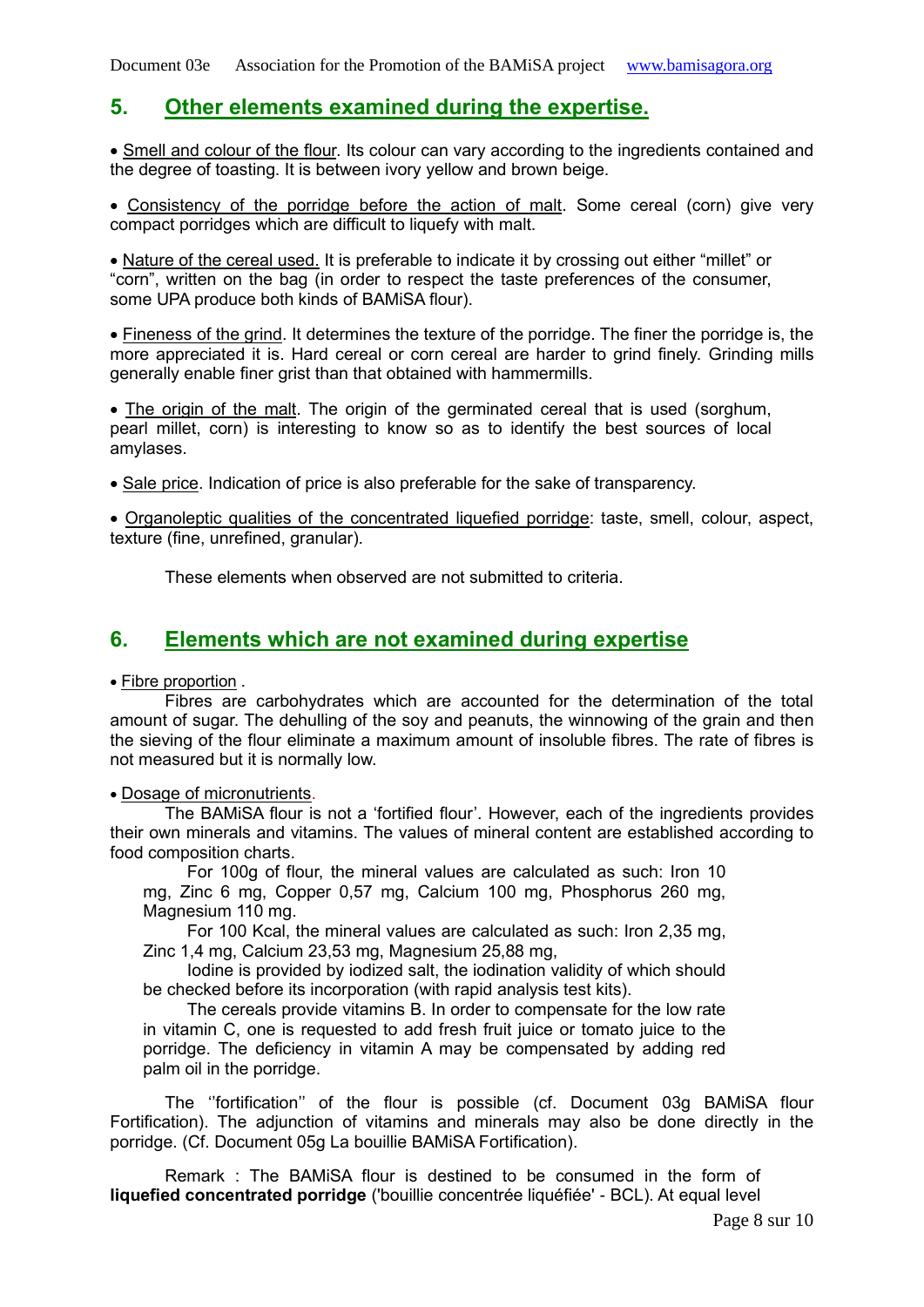Document 03e Association for the Promotion of the BAMiSA project [www.bamisagora.org](http://www.bamisagora.org/) of viscosity, the value in micronutrients of a BCL is three to four times higher than that of ordinary porridge.

#### • Dosage of phytotoxins

The rate of aflatoxin is not measured during usual expertises and their dosage cannot be achieved on a regular basis because of the high cost of the analysis.

The aflatoxines are destroyed neither by roasting nor cooking. In order for the rate of aflatoxin to be as low as possible, it is important to provide the UPAs with good quality grain (not moldy), to store them in non-humid areas, and, when being prepared, eliminate a maximum amount of grain potentially contaminated by the ''aspergillus'' mold which secretes aflatoxin\*, and more specifically peanuts bearing black spots.

The washing must be achieved until water is clear.

NB. There are two possible source types of aflatoxin : that which is present in the raw material and, to a lesser extent, that which would be produced by the mold contained in a flour contaminated after toasting and baldy stored.

#### • Dosage of antinutritional factors.

The toasting of the ingredients destroys the anti-nutritional substances such as antitrypsin and anti-hemagglutinin contained in soy. It is useless to try and detect them, as the elements of BAMiSA flour have been roasted.

#### • The degree of roasting.

The intensity of the roasting of the ingredients is hard to evaluate. The toasting must be sufficient to pre-cook, sterilize, dehydrate and destroy the antinutritional factors. It provokes a Maillard reaction (browning reaction) which develops a pleasant taste. It reduces the smell of soy which may not be appreciated.

But overroasting alters the quality of proteins and gives the flour a dark colour and a "burnt" smell which can be quite unpleasant.

#### • The bacteriology of the malt.

Malt cannot be processed through heat to be sterilized because this would destroy amylases. The preparation of the malt must be achieved under maximum hygiene conditions (Cf. Document 04c « Preparation of the malt for the porridge »).

Under the condition that the porridge be consumed shortly after preparation, the small quantity of malt added to the hot porridge is almost non-contaminating. If the liquefied concentrated porridge is not consumed rapidly, then it is required to bring it to another short boil.

## **7. Note about the salmonella exceptionally found in the samples of BAMiSA® flour.**

March 20, 2013 version

The bacteriological analysis of samples of BAMiSA flour indicates an rare and unusual presence of salmonella.

The detection of a single salmonella in 25 g of flour is enough to confer to the sample the mark "insufficient quality".

Where do these salmonellae come from? Must this give cause to concern?

Salmonella comes from the enteriobacteriacea family (fecal germs), a bacteria commonly found in animal excrement, domesticated or not, *(goats, chicken, pigeons, rodents, lizards,...) and sometimes from human beings (healthy carriers).*

Salmonellae may cause two types of infections:

• Typhic salmonellosis (Salmonella Typhi and Salmonella Paratyphi), generating typhoid and paratyphoid fevers (serious long-term illnesses),